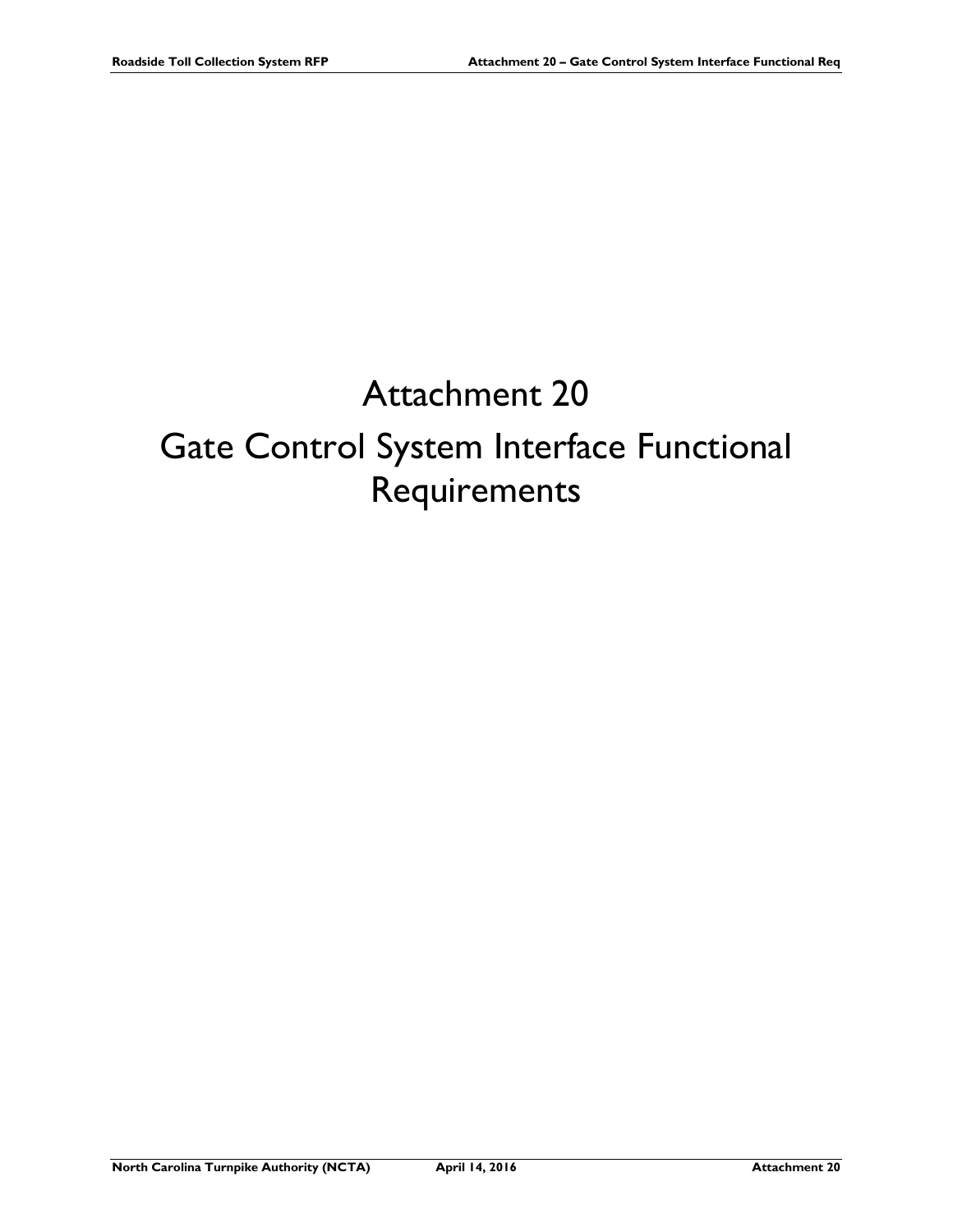# **1. Gate Control System (GCS) Interface Functional Requirements**

The Gate Control System (GCS) is considered essential to reversible lane operations and is therefore the most critical ITS subsystem for US-74 from both a safety and a maintenance standpoint. The integrator will be responsible for developing the interface between the GCS and the toll collection system host. The GCS will be installed by others to prevent motorists from unintentionally entering the reversible Express Lane from the wrong direction. Gates will be used to close off Express Lane access ramps that would flow opposite the prevailing direction of traffic. This would occur when the direction of flow in the US 74 Express Lanes is reversed to accommodate the traffic flow heading west during the AM Peak Period and heading east during the PM Peak Period. The GCS will control these gates and the DMS that alert drivers whether the reversible lane is open, closed or closing, and thus must be fully fault-tolerant, with no downtime. While the GCS will have a built-in Uninterruptable Power Supply (UPS) backup to provide for continuous operation during brief power outages, any malfunctions or improper operations will require immediate response from maintenance personnel.

## **GCS Interface Functional Requirements[1](#page-1-0)**

High level functional requirements of this interface are described below. However, it is important to note that as with the other ITS components for US-74, the design of the GCS is currently underway and finalized specifications, including operating hours, will not be available before August 2016 at the earliest. For further reference, the concept design and operation of the GCS is described in greater detail in Attachment 3 (US-74 Express Lanes, Concept of Design & Operations, dated January 12, 2016). At the highest level, the integrator must provide an interface to the installed gate manufacture's provided communications and control software for the GCS to support the following functions:

- Monitor and control the position of gates at all times to ensure operational safety
- Fault-tolerate operations
- Transmit and receive alerts and status updates to/from the Maintenance On-Line Management subsystem
- Communicate with DMS to alert drivers as to the status of the reversible lane: open, closed, closing
- Communicate with wrong-way driver signage detection and signage components

#### **1.1. Reversible Lane Operations**

The GCS interface will communicate with the automated barrier gates, dynamic signs, and static signs that will be used to control, monitor and manage the reversible lane operations.

The US 74 Express Lanes operator at the MRTMC shall be able to remotely control automated reversible lane equipment (e.g. gates) and driver information systems (e.g. signs, lane control signals, etc.) that control access and egress to reversible lanes as well as traffic in the reversible lane.

Since the US 74 Express Lanes do not have dedicated lanes for each direction of traffic, it is necessary for the Express Lanes to operate only for traffic in the prevailing direction at designated times during the day. This mode will require the west end section (west of Albemarle Road) to operate as a reversible lane flowing westbound during the AM peak period, and eastbound during the PM peak period.

During the mid-day off-peak, the reversible lane will be closed for approximately two hours to clear the facility of all traffic before reopening in the reverse direction and to support maintenance activities. During overnight offpeak hours, the reversible lane will be closed for a second two hour period for routine clearing of all traffic and any further maintenance activities required in preparation for reopening in the morning.

The eastern (2-way) section will not operate independently of the western reversible section; during the reversal period, the entire Express Lane corridor will be closed.

The reversible lane and GCS will be an interlocked, modular system that is sequenced for opening and closing the US 74 Express Lanes.

<span id="page-1-0"></span> $<sup>1</sup>$  Summarized from US-74 Express Lanes, Concept of Design & Operations, dated January 12, 2016.</sup>